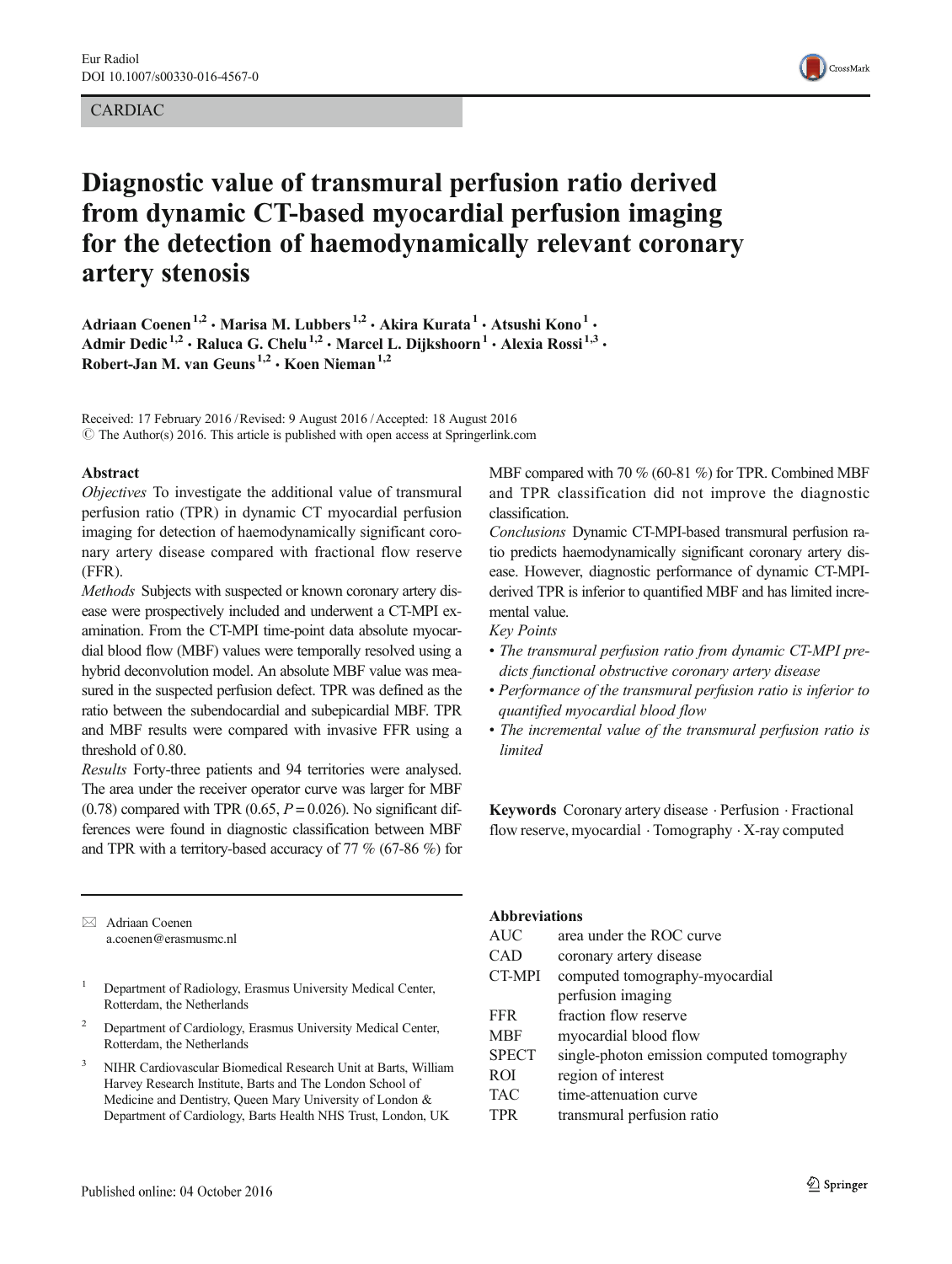## Introduction

Dynamic computed tomography myocardial perfusion imaging (CT-MPI) is based on sequential scanning of the myocardium during the first pass of a contrast bolus. The dynamic imaging of the contrast medium allows for a non-invasive quantification of myocardial blood flow (MBF), until now mainly performed with either magnetic resonance imaging or positron emission tomography [\[1,](#page-6-0) [2\]](#page-6-0). With recent developments in CT scanners this technique also became available for CT imaging [[3](#page-6-0), [4](#page-6-0)]. The diagnostic performance of CT-MPI compared with fractional flow reserve is good [[5](#page-6-0)–[7](#page-6-0)]. However, possible underestimation of absolute MBF values by CT-MPI is a potential concern [\[4,](#page-6-0) [8\]](#page-6-0).

Reduced myocardial perfusion due to coronary artery disease (CAD) tends to be more pronounced in the subendocardium [[9\]](#page-6-0). The high spatial resolution of CT allows for distinguishing the subendocardium and subepicardium. A method to utilise the susceptibility of the subendocardium for ischaemia is the transmural perfusion ratio (TPR) [\[10\]](#page-6-0). TPR is the ratio between subendocardium and subepicardium perfusion. As TPR is a relative index we hypothesised it would be less influenced by lower absolute MBF values and improve the diagnostic performance of CT-MPI.

In this study TPR and MBF based on dynamic CT-MPI are investigated individually and in combination, and compared with the invasive fractional flow reserve (FFR).

## Methods

#### Study design

The local institutional review board approved this prospective study. Written informed consent was obtained from all patients. This study included cases from a previous study investigating the diagnostic performance of CT-MPI [[7\]](#page-6-0). Patients with suspected or known CAD referred for invasive angiography were prospectively recruited. Included patients underwent a dynamic CT-MPI examination 1-14 days before invasive angiography.

This study was designed to investigate the ability of CT-MPI to detect ischaemia; therefore only territories with an FFR measurement in the associated coronary artery were included. Territories associated with a (sub)total occluded coronary artery where no FFR measurement could be performed were not included in the analysis.

#### Recruitment and population

Patients with suspected or known coronary artery disease referred for invasive angiography were recruited in the time period December 2010 until December 2014. Exclusion

criteria were younger than 40 years old, impaired renal function (serum creatinine >120 μmol/l), possible pregnancy or breast feeding, body weight over 120 kg, use of clopidogrel, contra-indications for iodine contrast medium, or contraindications for adenosine.

#### CT-MPI acquisition

All patients were requested to refrain from caffeine intake 24 h prior to the examination. In both arms 18-gauge cannulas were inserted in the antecubital veins. Blood pressure and ECG were monitored during the examination. Forty patients were scanned with a second-generation dual-source CT scanner and three patients with a third-generation dual-source CT scanner (SOMATOM Definition Flash and SOMATOM Force, Siemens Medical Solutions, Forchheim, Germany). Adenosine was infused at a rate of 140 μg/kg/min. CT-MPI acquisition was started 3 min after start of adenosine infusion.

The acquisition protocol consisted of coronary CT angiography, a non-contrast scan and the dynamic CT-MPI scan. The non-contrast scan was acquired during end systole and served for planning of the CT-MPI. Before the CT-MPI acquisition all patients received sublingual nitroglycerine. Intravenous beta blockers were used in patients with high heart rates prior to the coronary CT angiography, but very infrequently  $(N = 3)$ as these potentially affect the CT-MPI performance. After 3 min of adenosine infusion, 50 ml of contrast medium (Ultravist, 370 mgI/ml; Bayer, Berlin, Germany) was injected at 6 ml/s, followed by a saline bolus of 40 ml. All CT-MPI studies were made with an axial scan mode at 250 ms after the R wave (end systolic). To sufficiently cover the left ventricle the myocardial acquisition was performed in alternating cranial and caudal table positions (shuttle mode), acquiring two slightly overlapping data sets [[3\]](#page-6-0). CT-MPI acquisition was started 5 s after the start of the contrast medium injection. Patients were asked to hold their breath during the entire dynamic CT-MPI acquisition (30-35 s). The number of time points acquired varied per patient depending on the heart rate: 1 patient had 9 cranial and caudal time points, 11 patients had 10, 6 patients had 11, 12 patients had 12, 9 patients had 13, and 4 patients had 14 time points.

The second-generation dual-source CT scanner used the following scan parameters: collimation  $2 \times 64 \times 0.6$ -mm detector collimation with flying z-spot technique [\[11](#page-6-0)], gantry rotation time 280 ms, temporal resolution 75 ms, tube voltage/current 100 kVp/300 mAs and shuttle-mode coverage 73 mm.

The third-generation dual-source CT scanner used the following scan parameters: collimation  $2 \times 96 \times 0.6$ -mm detector collimation with flying z-spot technique, gantry rotation time 250 ms and temporal resolution 66 ms; Care-Kv [[12](#page-6-0)] was used with reference settings for tube voltage/current: 80 kVp/ 300 mAs and shuttle-mode coverage 102 mm.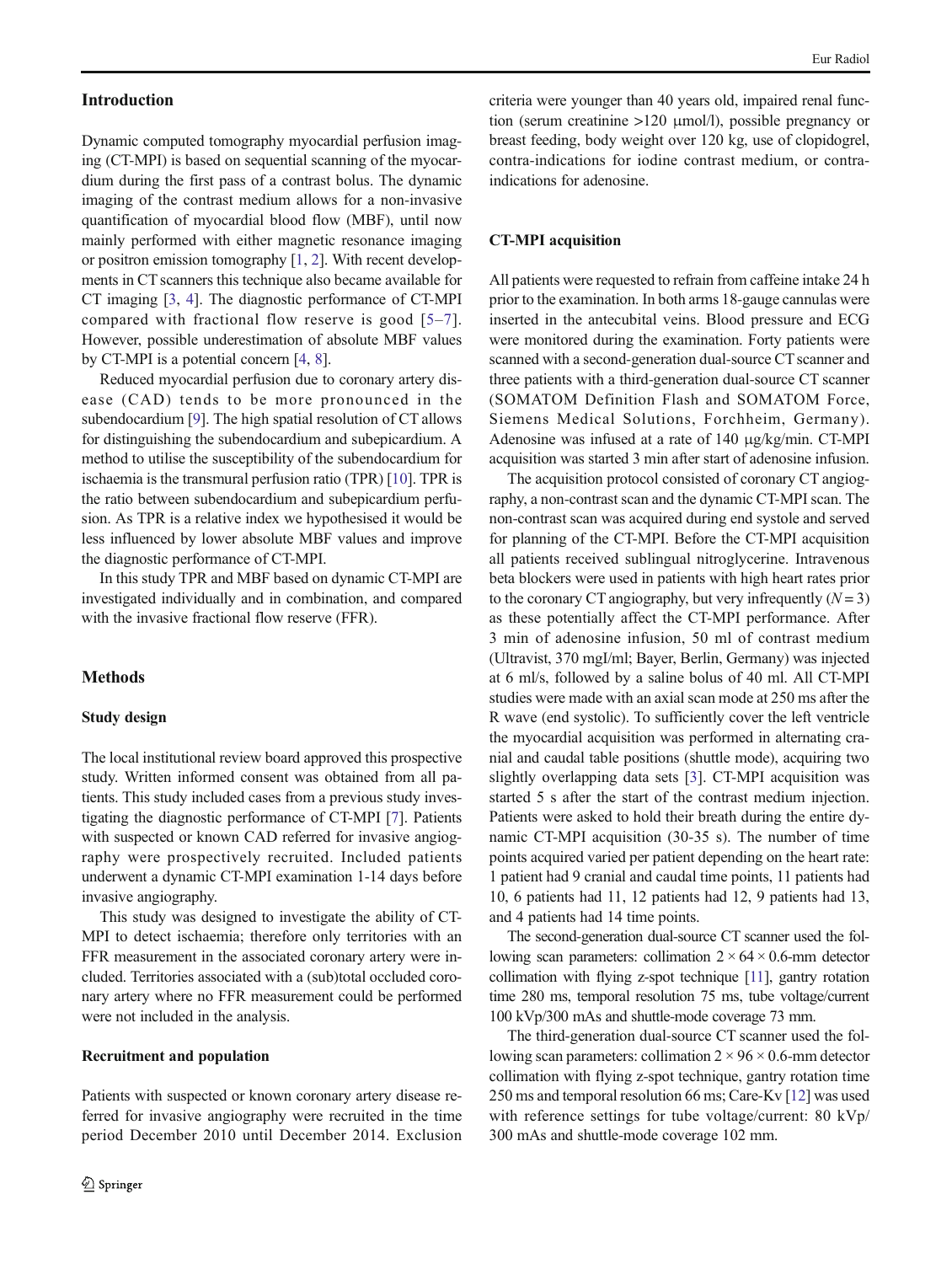#### <span id="page-2-0"></span>Post processing

The CT-MPI images were reconstructed using a dedicated kernel for reduction of iodine beam-hardening artefacts (b23f, Qr36) and transferred to a CT-MPI analysis software package (Volume Perfusion CT body, Syngo Somaris/7; Siemens, Germany). Motion correction was applied if necessary to correct for breathing displacement. The motion correction algorithm uses a time point selected by the user (with contrast in the left and right ventricle and smooth connection between the cranial and caudal section) and then registers the other time points to the selected time point using non-rigid registration. The left ventricle is segmented by combining thresholding and peak enhancement [[13](#page-7-0)]. The change of attenuation in the myocardium over time was computed by creating time-attenuation curves (TACs). For quantification of the MBF the influx of contrast bolus was measured with an arterial input function (AIF). The AIF was measured by placement of an ROI in the descending aorta in the CT-MPI images. Precision of the AIF was increased by including both the cranial and caudal sections (double sampling). For quantification of the MBF the myocardial TACs were coupled with the AIF using a hybrid deconvolution model. The model generates a perfusion model curve based on the change in attenuation using a simplified impulse residue function for modelling the interaction between the intra- and extracellular compartments. The MBF was computed on a per voxel basis by dividing the maximal slope of the model curve for the myocardial tissue by the maximum AIF [\[3](#page-6-0), [4](#page-6-0), [14](#page-7-0)]. MBF data sets were reconstructed with a  $512 \times 512$  matrix resulting in a pixel size of  $0.35 \times 0.35$  mm and were reconstructed as a stack of colour-coded maps with a slice thickness of 3 mm and an increment of 1.5 mm.

### Image analysis

MBF and TPR were individually evaluated by readers with previous experience in dynamic CT-MPI examinations. Both readers were provided with the colour-coded CT-MPI data sets. For each patient a list of vessels investigated by FFR was provided. To ensure correct territory-vessel correspondence left or right coronary dominance was provided for each patient. All readers were asked to measure MBF or TPR value corresponding to the vessel where the FFR measurements were performed. Each independent reader was blinded to all other medical information.

Within the MBF short axis slice interpreted as representing the myocardium dependent on the vessel in which the FFR was made, a freehand ROI was placed surrounding the suspected perfusion defect (Syngo Via 2.0, Siemens AG, Germany). The freehand ROI had a minimal area of 50 mm2 . Careful considerations were made to prevent inclusion of artefacts in the ROI.

For TPR the CT-MPI colour-coded maps were visually assessed to identify the slice most representative for a subendocardial/subepicardial ratio. The section of interest was loaded onto a dedicated image analysis application (ImageJ 1.48, National Institutes of Health, USA) [[15\]](#page-7-0). To measure the transmural differences in the MBF a series of linear samples perpendicular to the myocardial surface was taken at 0.4-mm equal intervals (Fig. 1). The mean MBF values from the pixels under the line are projected in the transmural MBF profile curve. Care was taken not to sample too close to the LV lumen and epicardial border as the MBF absolute values are unreliable because of displacement artefacts. From the short-axis MBF image and the MBF profile curve the user selected the endocardial and epicardial



Fig. 1 TPR case example: 65-year-old male presenting after exertional collapse. a Short-axis CT-MPI image with the transmural perfusion line placed in the anterior-lateral segment (white arrow). **b** The transmural MBF profile. The subendocardial MBF was 58 ml/100 ml/min (purple marker) and 91 ml/100 ml/min in the subepicardium (*orange marker*). The TPR was 0.64 (58/91) and thus considered positive for ischaemia. c Invasive angiography showing a stenosis in the proximal LAD with an

FFR of 0.69. A subtotal stenosis was directly stented in the LCX (arrowhead); as such no FFR measurement was performed. In panel a however a perfusion defect with a transmural perfusion ratio can be seen in the territory associated with the LCX. The RCA was normal with an FFR of 0.91. RCA: right coronary artery, LAD: left anterior descending artery, LCX: left circumflex artery, TPR: transmural perfusion ratio, MBF: myocardial blood flow, FFR: fractional flow reserve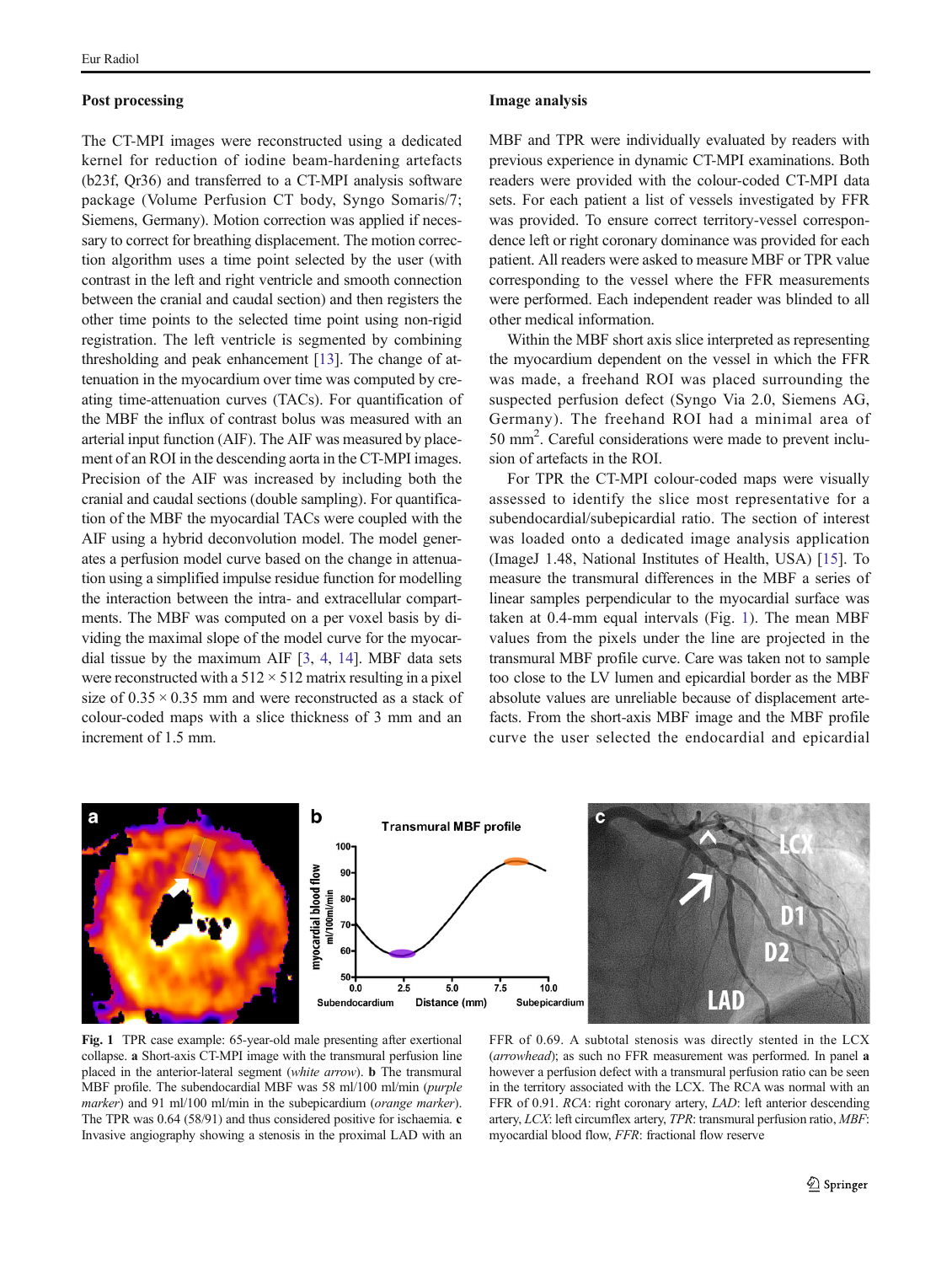positions. The TPR was calculated by dividing the subendocardial by the subepicardial MBF.

#### Invasive angiography and fractional flow reserve

Invasive coronary angiography was performed according to local clinical standards. Prior to the invasive angiography intracoronary nitroglycerine was given, as is the standard in our centre. Invasive FFR was performed in all vessels with a visual stenosis grade between 30-90 % by invasive angiography. By protocol, an FFR pressure wire (PressureWire Aeris/ Certus, St. Jude Medical, St. Paul, USA, or Prime/Combo Wire, Volcano, San Diego, CA, USA) was placed distal to the stenosis of interest, after which hyperaemia was induced by intravenous infusion of adenosine at 140 μg/kg/min. An invasive FFR ≤0.80 was considered haemodynamically significant.

#### **Statistics**

Absolute variables are represented as total and percentage, continuous variables as mean and standard deviation  $(\pm)$ . The mean values for MBF and TPR for normal and ischaemic territories were compared with an unpaired two-sided independent t-test. Pearson coefficient correlation was calculated for respectively MBF and TPR against invasive FFR. The receiver-operator characteristic (ROC) curves including the area under the curve (AUC) were presented for MBF and TPR. To investigate the combined diagnostic performance for MBF and TPR an ROC curve was also plotted for a new combined variable MBF multiplied by TPR (MBF  $\times$  TPR). The optimal threshold for MBF and TPR diagnostic accuracy was calculated using the Youden index [\[16](#page-7-0)]. A sub-analysis was made for territories with an intermediate MBF between 50-100 ml/100 ml/min, as these represent territories with MBF values close to the diagnostic threshold [\[5,](#page-6-0) [7\]](#page-6-0). Diagnostic performance was evaluated as sensitivity, specificity, positive predictive value, negative predictive value and accuracy, with their corresponding 95 % confidence intervals (CI). The 95 % confidence intervals were corrected for within-subject clustering of data using variance adjustment [\[17\]](#page-7-0). MBF and TPR were displayed against each other with territories classified as normal or ischaemic. Inter-observer variability was determined for 72 (75 %) randomly selected territories by intraclass correlation coefficient for absolute MBF and TPR; diagnostic classification was compared using kappa statistics. Results were reported on a per-territory and per-patient basis and in accordance with the STARD initiative (Standard for Reporting Diagnostic accuracy) [\[18\]](#page-7-0). Most statistical analyses were made using SPSS (version 21, IBM Corp., Armonk NY, USA), while MedCalc (version 13.0; MedCalc Software, Ostend, Belgium) was used to compare the AUCs by using the method of DeLong et al. [\[19\]](#page-7-0).



Fig. 2 Inclusion flow chart

## Results

Fifty-three patients were recruited; 10 patients were excluded, 8 because of a lack of invasive FFR measurements (Fig. 2), resulting in a study population consisting of 43 patients, in whom 94 vessels were analysed by invasive FFR (Table 1). The mean FFR was  $0.79 \pm 0.17$ , with 48 vessels being considered haemodynamically significant with an FFR  $\leq 0.80$ . The mean doselength product for the CT-MPI acquisition was  $640 \pm$ 135 mGy-cm, resulting in an effective dose of  $9.0 \pm 1.9$  mSv applying a conversion factor of 0.014 (Fig. [1\)](#page-2-0).

The mean MBF for FFR confirmed ischaemic territories was  $71.3 \pm 24.3$  ml/100 ml/min and for normal territories  $92.2 \pm 21.6$  ml/100 ml/min (Fig. [3](#page-4-0)). The Pearson correlation

Table 1 Patient characteristics

| Number of patients, $n$                      | 43              |
|----------------------------------------------|-----------------|
| Age (years)                                  | $62.6 \pm 8.7$  |
| Male gender, $n(\%)$                         | 36(84)          |
| Body mass index $(kg/m^2)^*$                 | $20.1 \pm 2.3$  |
| Body surface area $(m^{2})$ *                | $2.0 \pm 0.14$  |
| Cardiovascular risk factors, $n$ (%)         |                 |
| Hypertension                                 | 27(63)          |
| Dyslipidaemia                                | 20(47)          |
| <b>Diabetes</b>                              | 7(16)           |
| Family history of CAD                        | 17(40)          |
| Smoking within the last year                 | 10(22)          |
| Prior myocardial infarction, $n$ (%)†        | 8 (19)          |
| Prior PCI, $n$ (%)†                          | 5(12)           |
| Agatston coronary calcium score <sup>†</sup> | 628 (265-1450)  |
| Heart rate during rest                       | $63.4 \pm 12.9$ |
| Heart rate during hyperaemic CT-MPI.         | $83.0 \pm 13.7$ |

Values are reported as mean and  $\pm$  standard deviation or absolute number n and percentage (%). CAD, coronary artery disease; PCI, percutaneous coronary intervention

\*In four patients length and weight data were not available

†Not in the vessel territories interrogated by invasive FFR

‡Represented in median and (quartiles)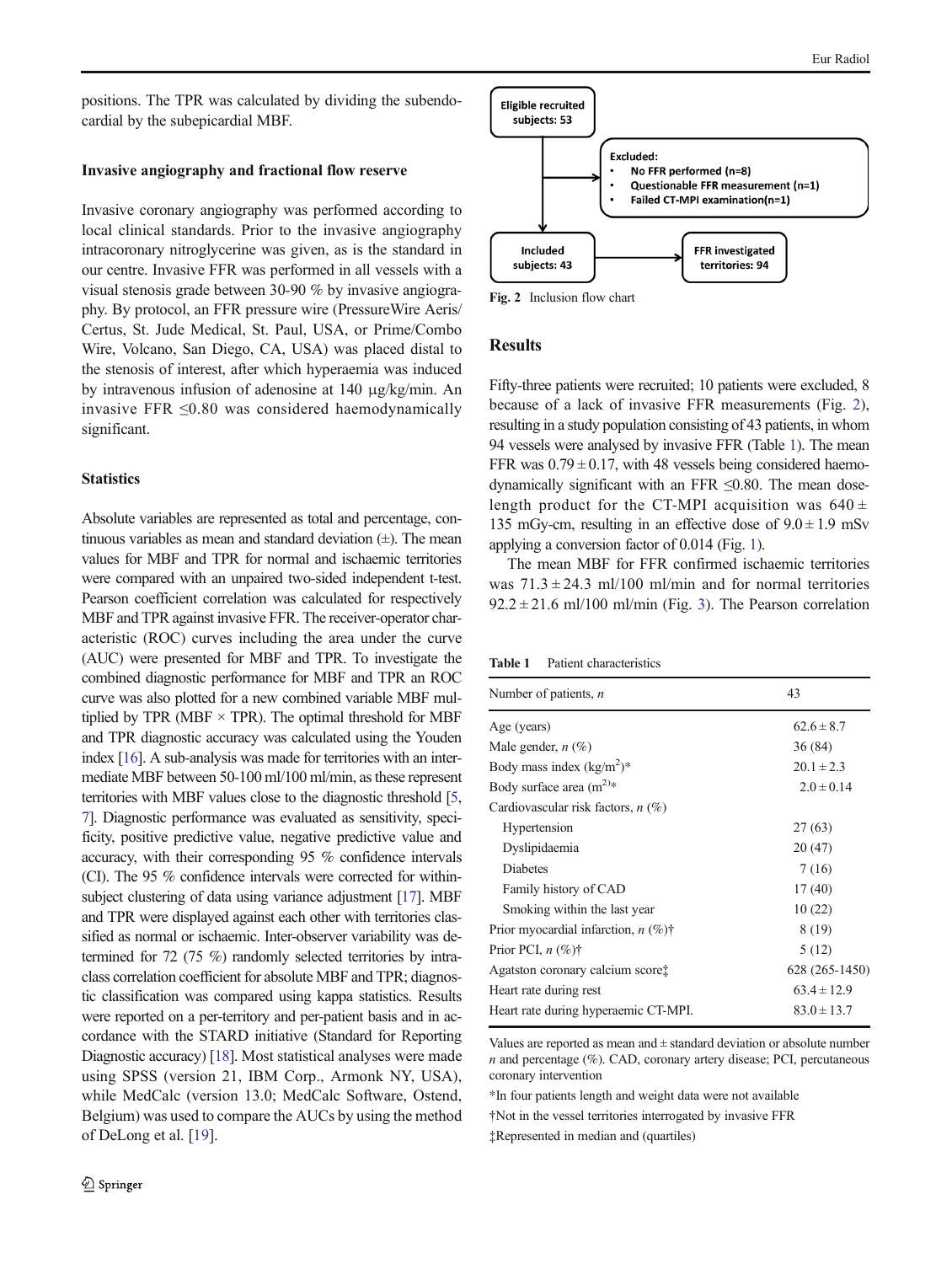<span id="page-4-0"></span>

Fig. 3 MBF and TPR: Median and mean myocardial blood flow and transmural perfusion ratio in 94 territories for normal  $(N = 46)$  and ischaemic  $(N = 48)$  territories. Normal territory defined as invasive

coefficient was 0.55 for MBF directly compared with invasive FFR. The area under the curve (AUC) was 0.78 (Fig. 4). Optimal threshold for diagnostic classification was  $\leq 76$  ml/ 100 ml/min. The territory-based accuracy for MBF was 77 % (67-86 %) (Table [2\)](#page-5-0).

The mean TPR for ischaemic territories was  $0.85 \pm 0.31$ (Fig. 3). Pearson correlation between TPR and invasive FFR was 0.37. The AUC for TPR was 0.65 and significantly smaller than for MBF ( $P = 0.026$ ). The optimal threshold for diagnostic classification was  $\leq$ 0.82 (Fig. 4). The territory-based accuracy of TPR was 70 % (60-81 %) (Table [2](#page-5-0)).

The AUC for the MBF and TRP combined was 0.71 significantly higher than for TPR alone  $(P = 0.032)$ , and the difference with MBF just failed to reach statistical significance  $(P = 0.070)$ . To further investigate the incremental value of TPR a combined



Fig. 4 ROC: Receiver-operator curves for MBF and TPR validated against FFR using a threshold of 0.80 for haemodynamic significance. Area under the curve for MBF was 0.78 (95 % CI: 0.67-0.87), for TPR 0.65 (95 % CI: 0.53-0.77) and for MBF × TPR 0.71 (95 % CI: 0.60-0.82). The optimal diagnostic threshold was calculated at 76 ml/100 ml/min for MBF and 0.82 for TPR. MBF: myocardial blood flow, TPR: transmural perfusion ratio, FFR: fractional flow reserve, CI: confidence interval



 $FFR > 0.80$ , and ischaemic territories as  $FFR < 0.80$ . FFR: fractional flow reserve

interpretation is shown in Fig. [5](#page-5-0). Concordance between the MBF and TPR diagnostic classification was present in the majority of the territories (74 %). For territories with concordant abnormal MBF and TPR a trend towards an increased positive predictive value was observed. A combined classification did not yield significant improvement in diagnostic accuracy, not for all territories or for the territories with an intermediate MBF between 50- 100 ml/100 ml/min (Table [2\)](#page-5-0).

The inter-observer variability for TPR was moderate to good with an intra-class correlation coefficient of 0.77 and a kappa of 0.66. For MBF reproducibility was better with an intra-class correlation of 0.84 and a kappa of 0.77.

Only three patients were scanned with a third-generation DSCT. Reanalysis after exclusion of these cases did not affect the results (data not shown).

## Discussion

The main findings of this study are (1) the transmural perfusion ratio from dynamic CT-MPI predicts functionally flowlimiting CAD; (2) the transmural perfusion ratio based on dynamic CT-MPI myocardial blood flow maps is inferior to quantified myocardial blood flow.

The subendocardial layer is more susceptible for ischaemia, which is thought to be due to a reduction in the diastolic perfusion time interval, higher contractile intra-myocardial tissue pressures and differences in coronary microvasculature [\[9](#page-6-0), [20\]](#page-7-0). By comparing the subendocardial and subepicardial perfusion the susceptibility of the endocardium for ischaemia can be used as a diagnostic criteria.

Barmeyer et al. found that subendocardial/subepicardial ratio using stress MRI perfusion was associated with functional CAD in comparison to the coronary flow reserve; however measurements taken only in the subendocardial layer showed superior diagnostic performance [\[21](#page-7-0)]. Using oxygen positron emission tomography MPI a similar association between TPR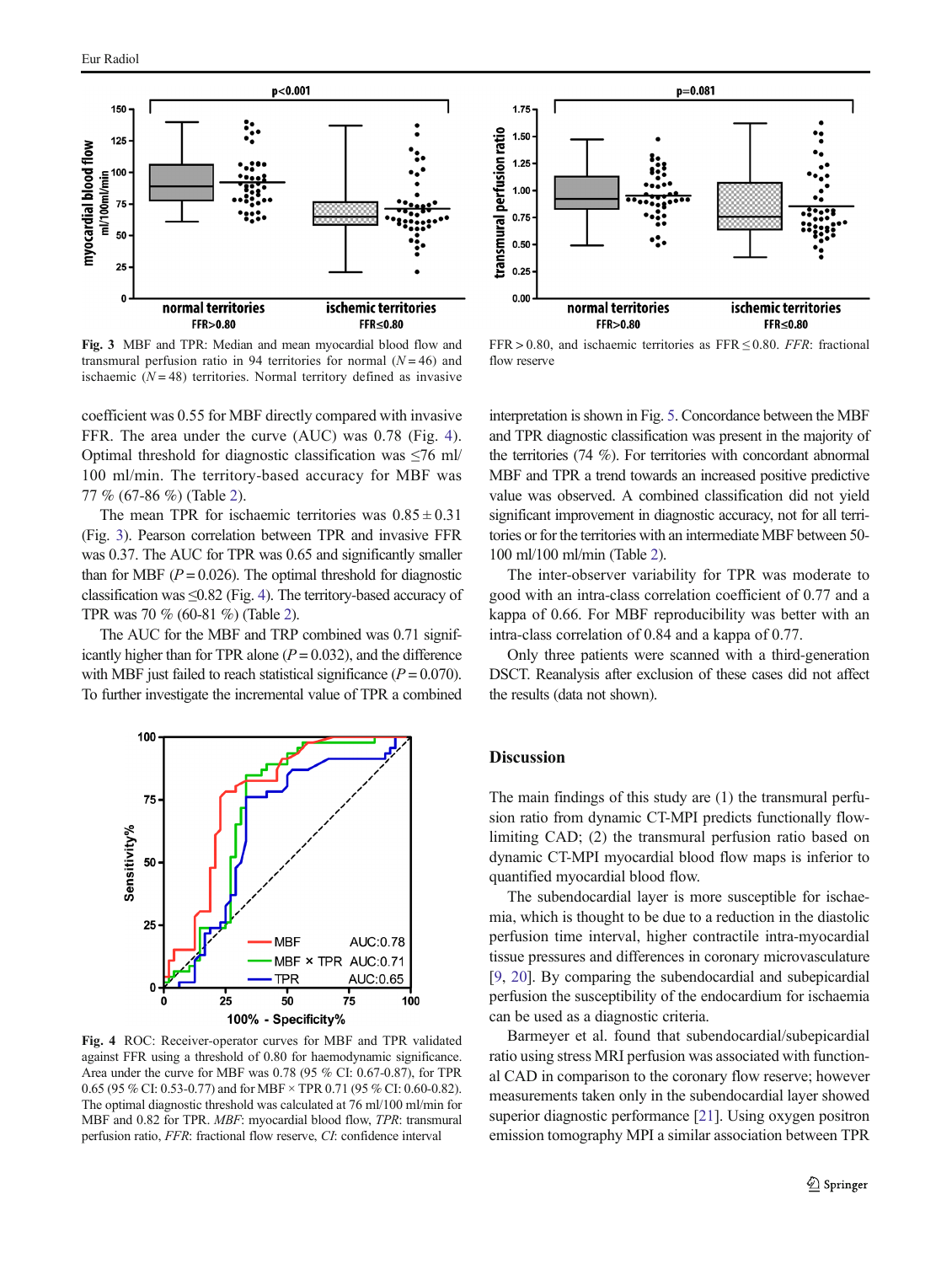<span id="page-5-0"></span>

| Table 2<br>Diagnostic performance |    |    |    |    |                   |                  |                  |                  |                |  |
|-----------------------------------|----|----|----|----|-------------------|------------------|------------------|------------------|----------------|--|
| All vessels $(n = 94)$            | TР | FP | TN | FN | Sensitivity       | Specificity      | <b>PPV</b>       | <b>NPV</b>       | Accuracy       |  |
| <b>MBF</b>                        | 36 | 10 | 36 | 12 | $75\%$ (62-88 %)  | 78 % (66-90 %)   | 78 % (65-91 %)   | $75\%$ (63-87 %) | 77 % (67-86 %) |  |
| <b>TPR</b>                        | 31 |    | 35 |    | 65 % (50-79 %)    | $76\%$ (64-89 %) | 74 % (59-88 %)   | 67 % (54-80 %)   | 70 % (60-81 %) |  |
| MBF 50-100 $(n = 65)$             |    |    |    |    |                   |                  |                  |                  |                |  |
| <b>MBF</b>                        | 29 | 10 | 22 | 4  | $88\%$ (76-100 %) | 69 % (53-85 %)   | 74 % (60-89 %)   | $85\%$ (71-98 %) | 78 % (68-90 %) |  |
| <b>TPR</b>                        | 24 | 8  | 24 | 9  | $73\%$ (54-89 %)  | 75 % (60-90 %)   | $75\%$ (59-91 %) | $73\%$ (57-88 %) | 74 % (62-86 %) |  |

Diagnostic performance with invasive FFR using a threshold of ≤0.80. Territories with an MBF ≤76 ml/100 ml/min and TPR ≤0.82 were considered positive for ischaemia. A sub-analysis is made for territories with an intermediate MBF between 50 and 100 ml/100 ml/min. FFR: fractional flow reserve, MBF, myocardial blood flow, TPR: transmural perfusion ratio, PPV: positive predictive value, NPV: negative predictive value

and functional stenosis measurement was found; however similar to our study TPR was inferior to quantified myocardial perfusion measurements [[22](#page-7-0)]. The high spatial resolution of CT is well suited for differentiating the myocardial layers and identification of subendocardial perfusion differences. George et al. showed the potential of the transmural perfusion ratio using static CT-MPI to detect ischaemia, validated by a combination of quantitative angiography analysis and SPECT [\[10](#page-6-0)]. In another static CT-MPI study validated by SPECT good diagnostic performance of a transmural perfusion gradient was found [[23](#page-7-0)]. Ko et al. found static rest and stress CT-MPI assets visually were of incremental value to coronary CT angiography [\[24](#page-7-0)]. More recently Yang et al. published visual static CT-MPI assessment performed better than the transmural perfusion ratio, validated by FFR [\[25\]](#page-7-0). In these studies a segmental-based TPR was calculated while for the epicardial layer the entire circumferential attenuation was averaged. In our study we used the epicardial myocardial blood flow at the location of the suspected perfusion defect. Because calculated MBF values vary between different regions of the heart, even in the absence of CAD, we compared the subendocardial MBF values against the adjutant subepicardial layer.

Several studies showed good diagnostic performance of dynamic CT-MPI to identify haemodynamically significant coronary artery disease compared with the fractional flow reserve [[5](#page-6-0)–[7](#page-6-0), [26](#page-7-0)]. A potential concern is the relatively low absolute myocardial blood flow values computed with dynamic CT-MPI [[4,](#page-6-0) [27](#page-7-0), [28](#page-7-0)]. We hypothesised that a relative endocardial/epicardial perfusion ratio would be less vulnerable to individual variations in global MBF values and would be more sensitive in the identification of subtle perfusion defects.

This study shows that the transmural perfusion ratio identifies haemodynamically relevant coronary artery disease. However, no significant incremental value of TPR on top of MBF was found. In patients with an abnormal MBF, addition of TPR could reclassify a number of false-positive results; however a statistically significant improvement could not be demonstrated in this modestly sized cohort. There are several possible explanations for the negative outcome in this study: The TPR methodology in this study is different from methods previously used in static CT-MPI. In dynamic CT-MPI the endocardial zone directly adjacent to the left ventricle cavity is prone to artefacts related to myocardial displacement, beam



Fig. 5 Classification by MBF and TPR: Scatterplot showing the combined classification by MBF and TPR. The solid lines represent the diagnostic threshold for MBF (76) and TPR (0.82). A larger proportion of ischaemic territories was observed in the bottom left quarter, representing territories with a concordant abnormal MBF and TPR. The area between

the two vertical dashed lines represents the territories with an intermediate MBF between 50 and 100 ml/100 ml/min. TPR: transmural perfusion ratio, MBF: myocardial blood flow, FFR: fractional flow reserve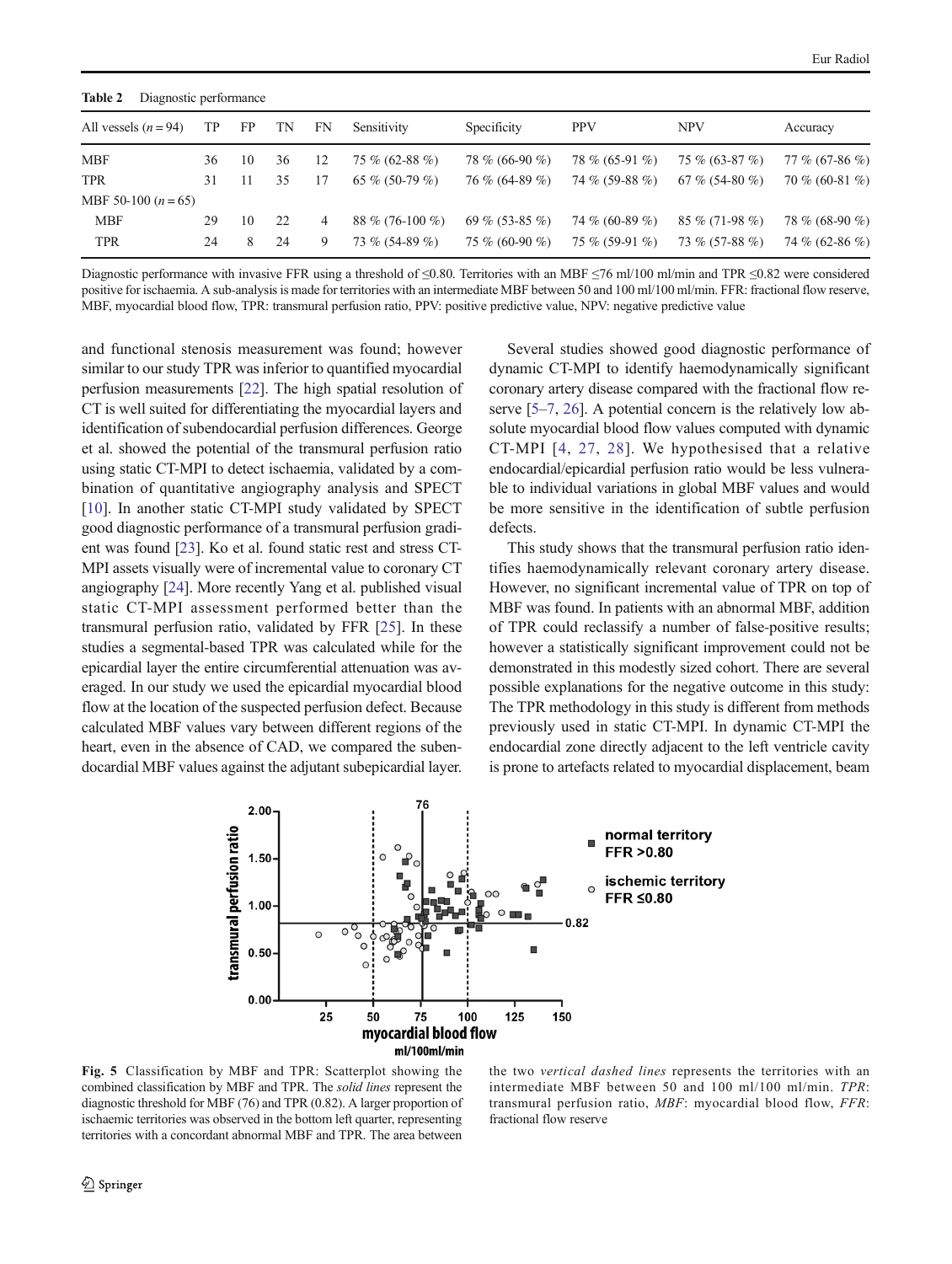<span id="page-6-0"></span>hardening and partial volume effects potentially obscuring subtle perfusion defects. Future research related to improving MBF reconstruction in the endocardial layer adjacent to the ventricle cavity is of importance as the endocardial layer is more susceptible to myocardial ischaemia and perfusion imaging defects [\[29](#page-7-0)].

# **Limitations**

These results are based on a limited number of patients recruited over a relatively long period of time (4 years) from a singlecentre study. As a result of the study complexity, as well as logistic factors such as availability of researchers and competing competitive research, only a fraction of the potentially eligible patients were recruited in this study. While the nonconsecutive enrolment was mostly based on these logistic factors, some degree of selection bias cannot be excluded. In a clinical setting CT-MPI will most likely be performed in conjunction with coronary CTA. However, this study focused on the diagnostic performance of CT-MPI specifically. As the diagnostic performance of dynamic CT-MPI using manual sampling of absolute MBF values is already good, a larger sample size might be needed to demonstrate an incremental value of other parameters. Motion correction algorithms were used if indicated; however especially around the edge of the MBF colour-coded images myocardium displacement artefacts can still be present. In several cases these artefacts result in high MBF values directly next to the left ventricle lumen. Even though care was taken to avoid these artefacts they may have negatively affected the performance of TPR. In this study preference was given to a robust, relatively user-independent transmural MBF profile curve as a basis for TPR. However, a more flexible freehand ROI in the endocardial and epicardial layer might affect TPR.

# Conclusion

Transmural perfusion ratio measurements are feasible from dynamic CT-MPI and can identify functional obstructive CAD. The transmural perfusion ratio, as investigated in this study, from dynamic CT-MPI is inferior to and has limited incremental value on top of absolute myocardial blood flow measurements. In the future other myocardial flow parameters may be investigated to enhance the diagnostic performance of dynamic CT-MPI to identify myocardial ischaemia.

Acknowledgments The scientific guarantor of this publication is Koen Nieman. The authors of this manuscript declare relationships with the following companies: Marcel L. Dijkshoorn, Consultant, Siemens AG; Robert-Jan M. van Geuns, speaker's fee from Abbott Vascular; Koen Nieman, institutional research support from Bayer Healthcare, speaker's fee from GE Healthcare, Toshiba Medical Systems and Siemens Medical Solutions.

This study has received funding from The Dutch Heart Foundation. No complex statistical methods were necessary for this paper. Institutional Review Board approval was obtained. Written informed consent was obtained from all subjects (patients) in this study. Some study subjects or cohorts have been previously reported in Rossi A, Dharampal A, Wragg A, et al. (2014) Diagnostic performance of hyperaemic myocardial blood flow index obtained by dynamic computed tomography: does it predict functionally significant coronary lesions? Eur Heart J Cardiovasc Imaging, 15:85-94.

Methodology: prospective, diagnostic or prognostic study, performed at one institution.

Open Access This article is distributed under the terms of the Creative Commons Attribution 4.0 International License (http:// creativecommons.org/licenses/by/4.0/), which permits unrestricted use, distribution, and reproduction in any medium, provided you give appropriate credit to the original author(s) and the source, provide a link to the Creative Commons license, and indicate if changes were made.

# References

- 1. Nagel E, Klein C, Paetsch I et al (2003) Magnetic resonance perfusion measurements for the noninvasive detection of coronary artery disease. Circulation 108:432–437
- 2. Uren NG, Melin JA, De Bruyne B, Wijns W, Baudhuin T, Camici PG (1994) Relation between myocardial blood flow and the severity of coronary-artery stenosis. N Engl J Med 330:1782–1788
- 3. Bamberg F, Klotz E, Flohr T et al (2010) Dynamic myocardial stress perfusion imaging using fast dual-source CT with alternating table positions: initial experience. Eur Radiol 20:1168–1173
- 4. Rossi A, Merkus D, Klotz E, Mollet N, de Feyter PJ, Krestin GP (2014) Stress myocardial perfusion: imaging with multidetector CT. Radiology 270:25–46
- 5. Bamberg F, Becker A, Schwarz F et al (2011) Detection of hemodynamically significant coronary artery stenosis: incremental diagnostic value of dynamic CT-based myocardial perfusion imaging. Radiology 260:689–698
- 6. Greif M, von Ziegler F, Bamberg F et al (2013) CT stress perfusion imaging for detection of haemodynamically relevant coronary stenosis as defined by FFR. Heart 99:1004–1011
- 7. Rossi A, Dharampal A, Wragg A et al (2014) Diagnostic performance of hyperaemic myocardial blood flow index obtained by dynamic computed tomography: does it predict functionally significant coronary lesions? Eur Heart J Cardiovasc Imaging 15:85–94
- 8. Ishida M, Kitagawa K, Ichihara T et al (2016) Underestimation of myocardial blood flow by dynamic perfusion CT: explanations by two-compartment model analysis and limited temporal sampling of dynamic CT. J Cardiovasc Comput Tomogr 10(3):207–214
- 9. Duncker DJ, Koller A, Merkus D, Canty JM Jr (2015) Regulation of coronary blood flow in health and ischemic heart disease. Prog Cardiovasc Dis 57:409–422
- 10. George RT, Arbab-Zadeh A, Miller JM et al (2009) Adenosine stress 64- and 256-row detector computed tomography angiography and perfusion imaging: a pilot study evaluating the transmural extent of perfusion abnormalities to predict atherosclerosis causing myocardial ischemia. Circ Cardiovasc Imaging 2:174–182
- 11. Flohr TG, Stierstorfer K, Ulzheimer S, Bruder H, Primak AN, McCollough CH (2005) Image reconstruction and image quality evaluation for a 64-slice CT scanner with z-flying focal spot. Med Phys 32:2536–2547
- 12. Niemann T, Henry S, Faivre JB et al (2013) Clinical evaluation of automatic tube voltage selection in chest CT angiography. Eur Radiol 23:2643–2651